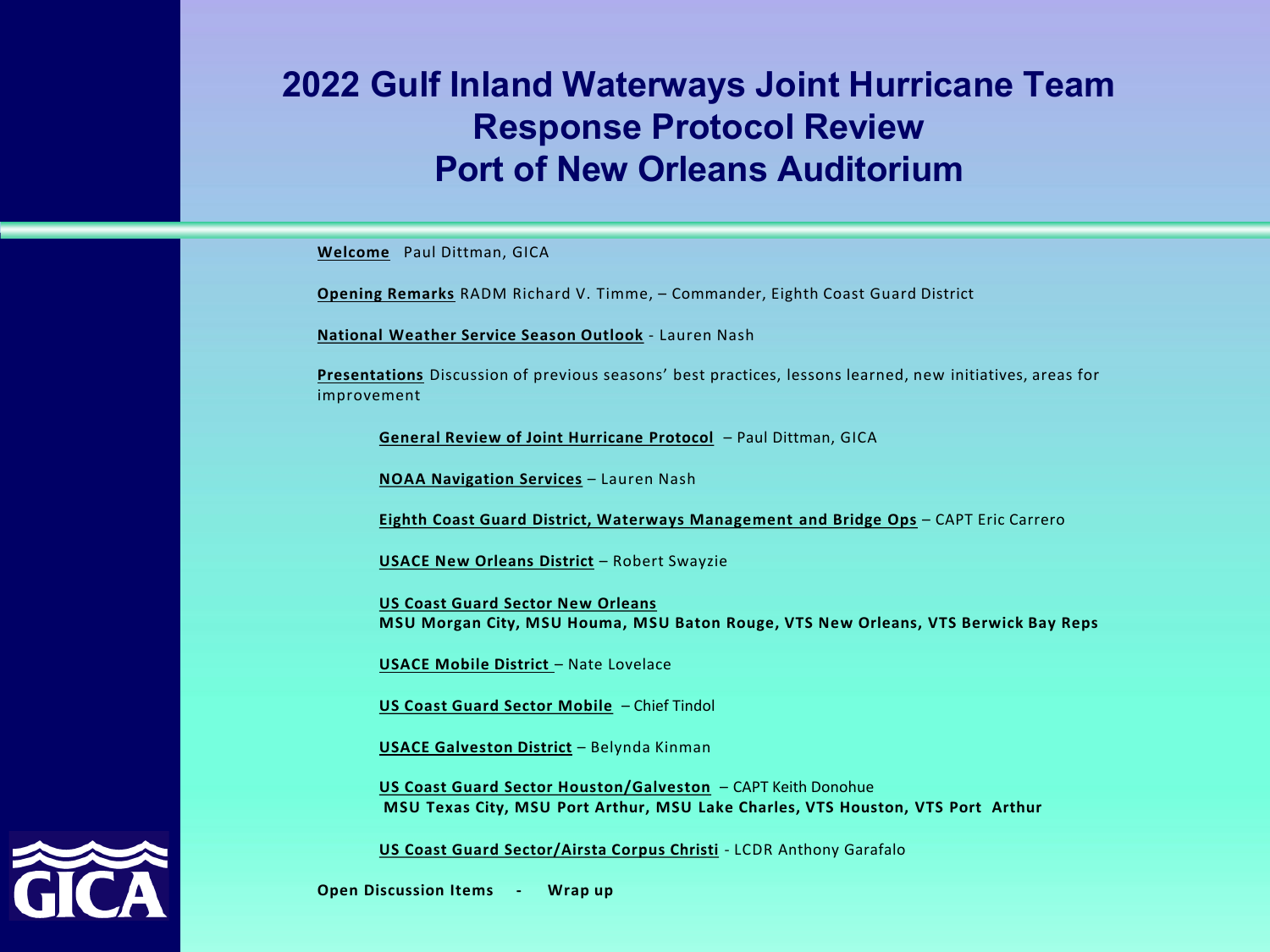### **2022 Gulf Coast Inland Waterways Joint Hurricane Response Protocol**



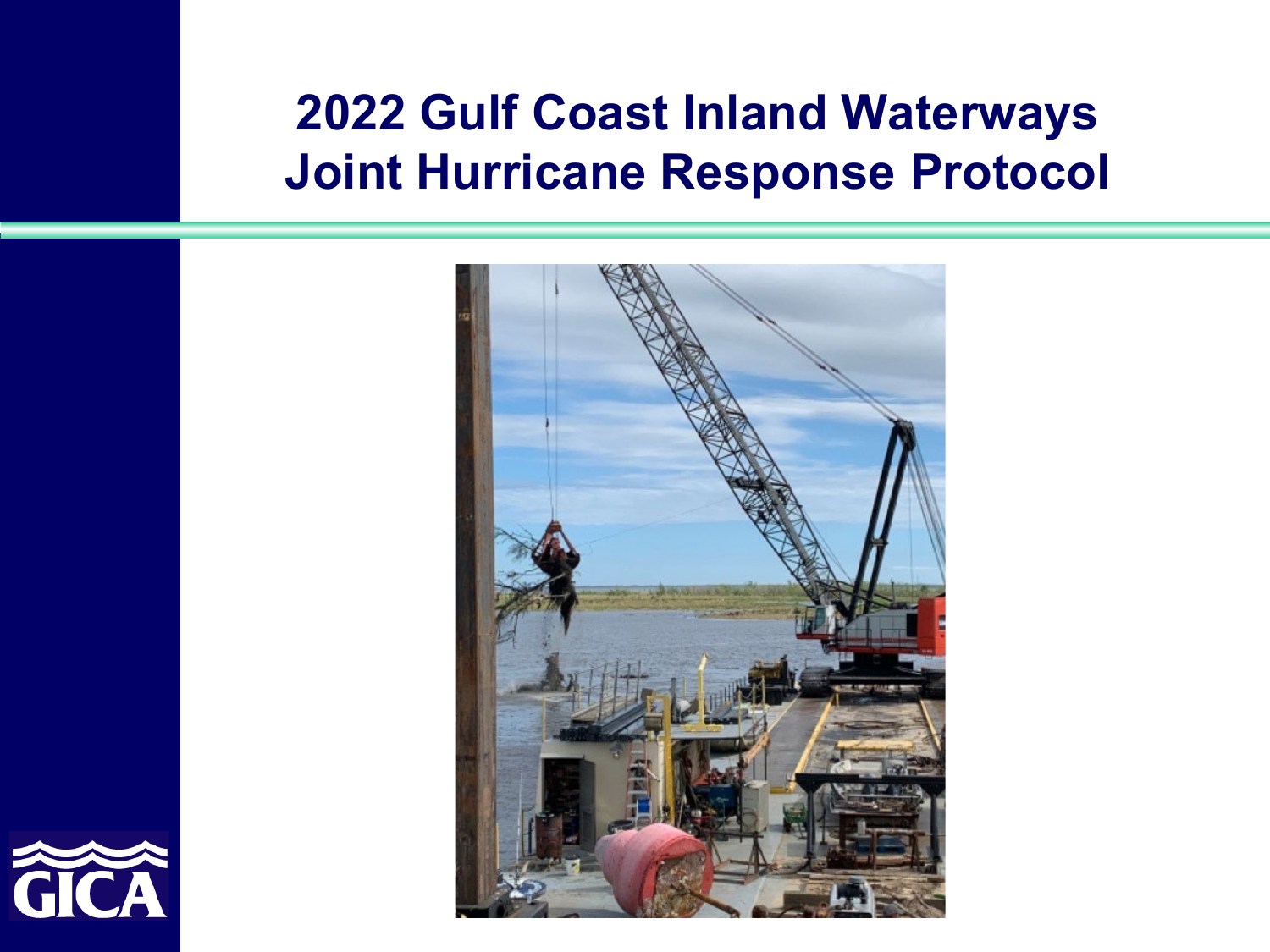## **Joint Hurricane Response Protocol**

• Memorandum of Understanding – the Basis

 Public – Private Coordination – the Team



• Protocol – the Framework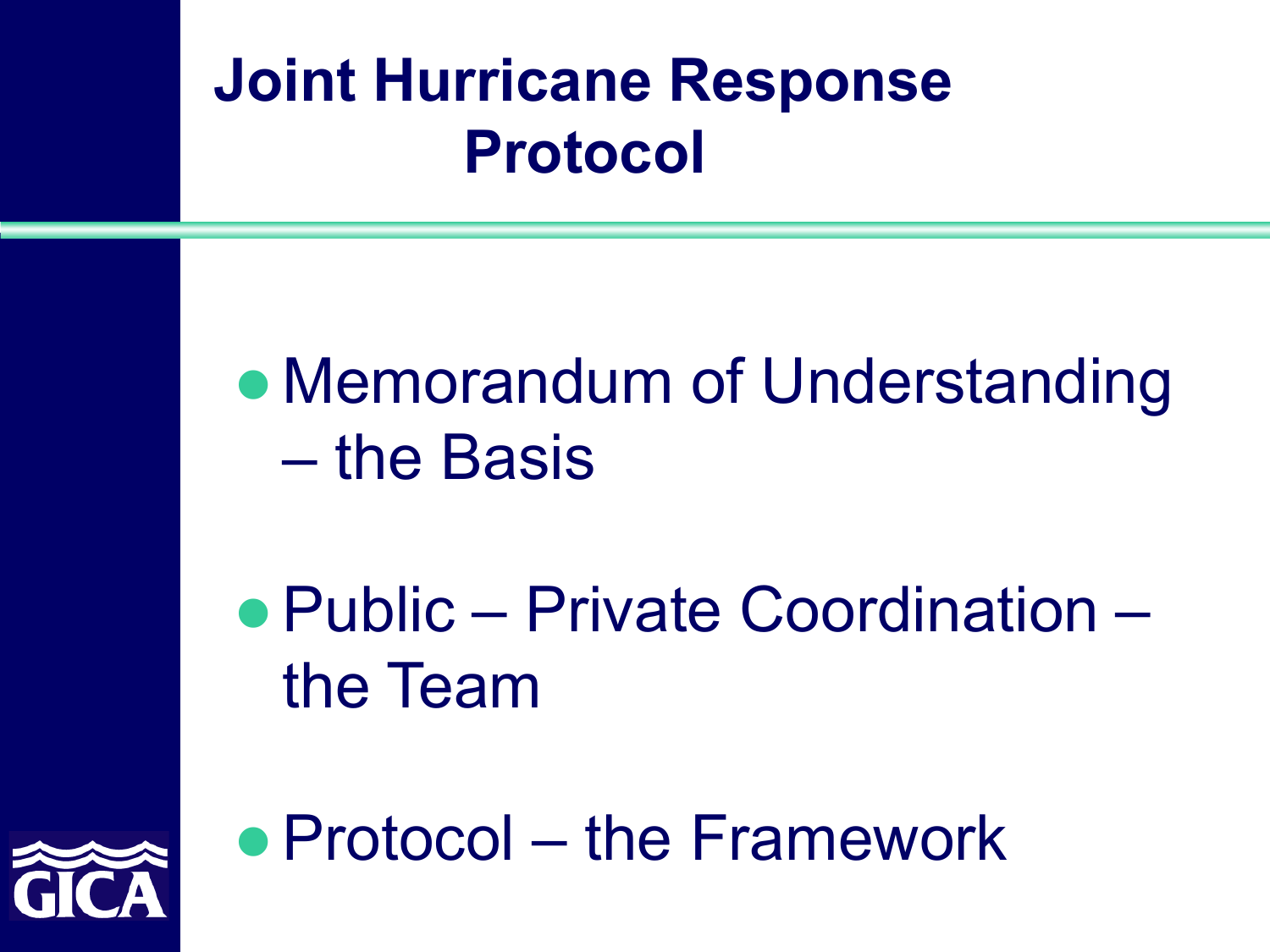### **Joint Hurricane Response Protocol (cont'd )**

"…*cooperative (e.g., government & industry) approach to reopen maritime commerce along waterways impacted by a natural disaster*."

- Partners
	- USCG, USACE, NOAA, States, Local Authorities
	- GICA, AWO, Marine Industry

Augments and does NOT supersede other plans



Expandable & contractable to meet the need of each storm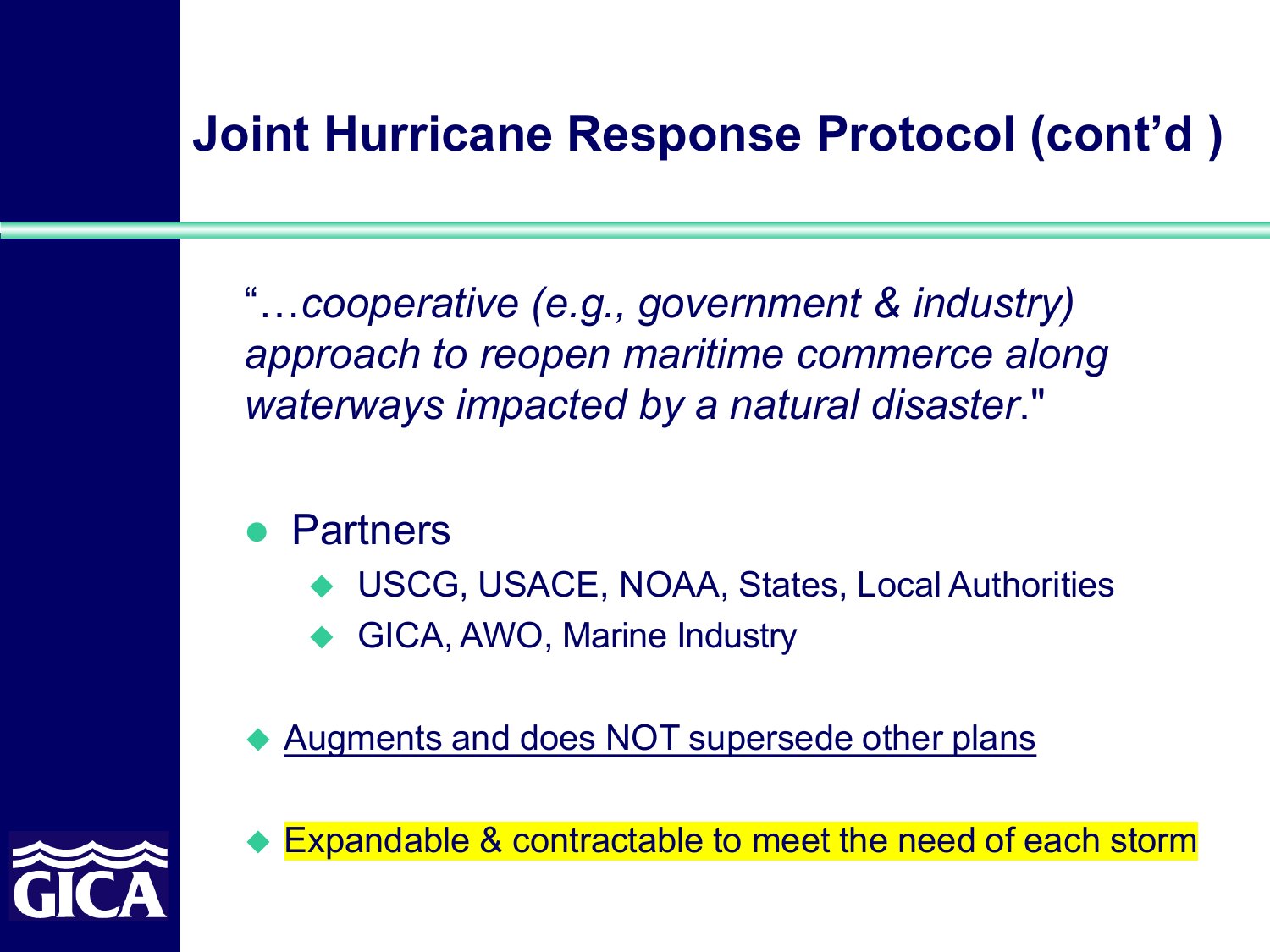# **GICA Responsibilities**

- Recognized as the primary conduit to facilitate communications to and from the inland barge industry with the USACE & USCG
- Support USCG MTSRU
- Coord Industry Response Teams
- Joint Hurricane Protocol caretaker

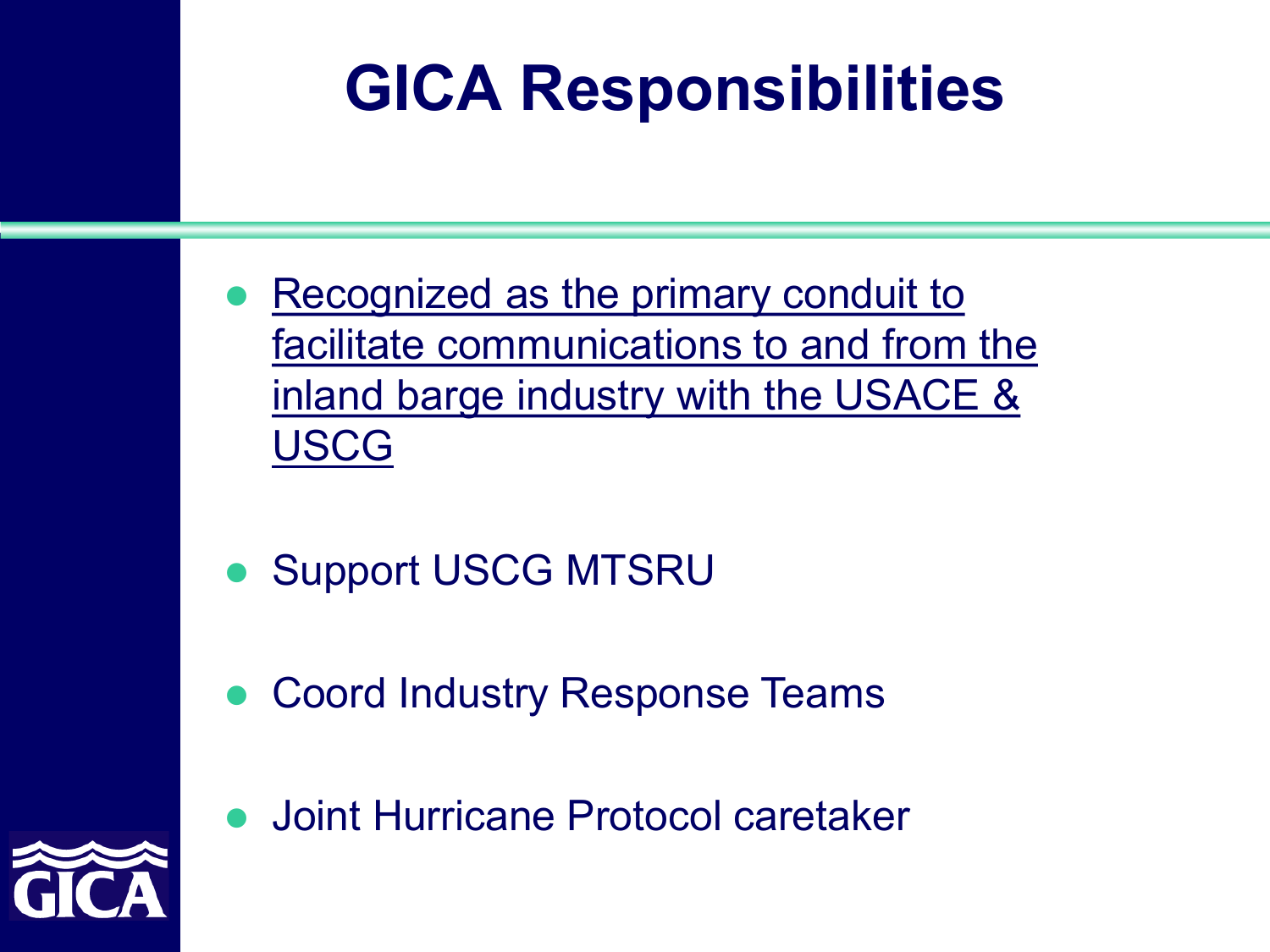

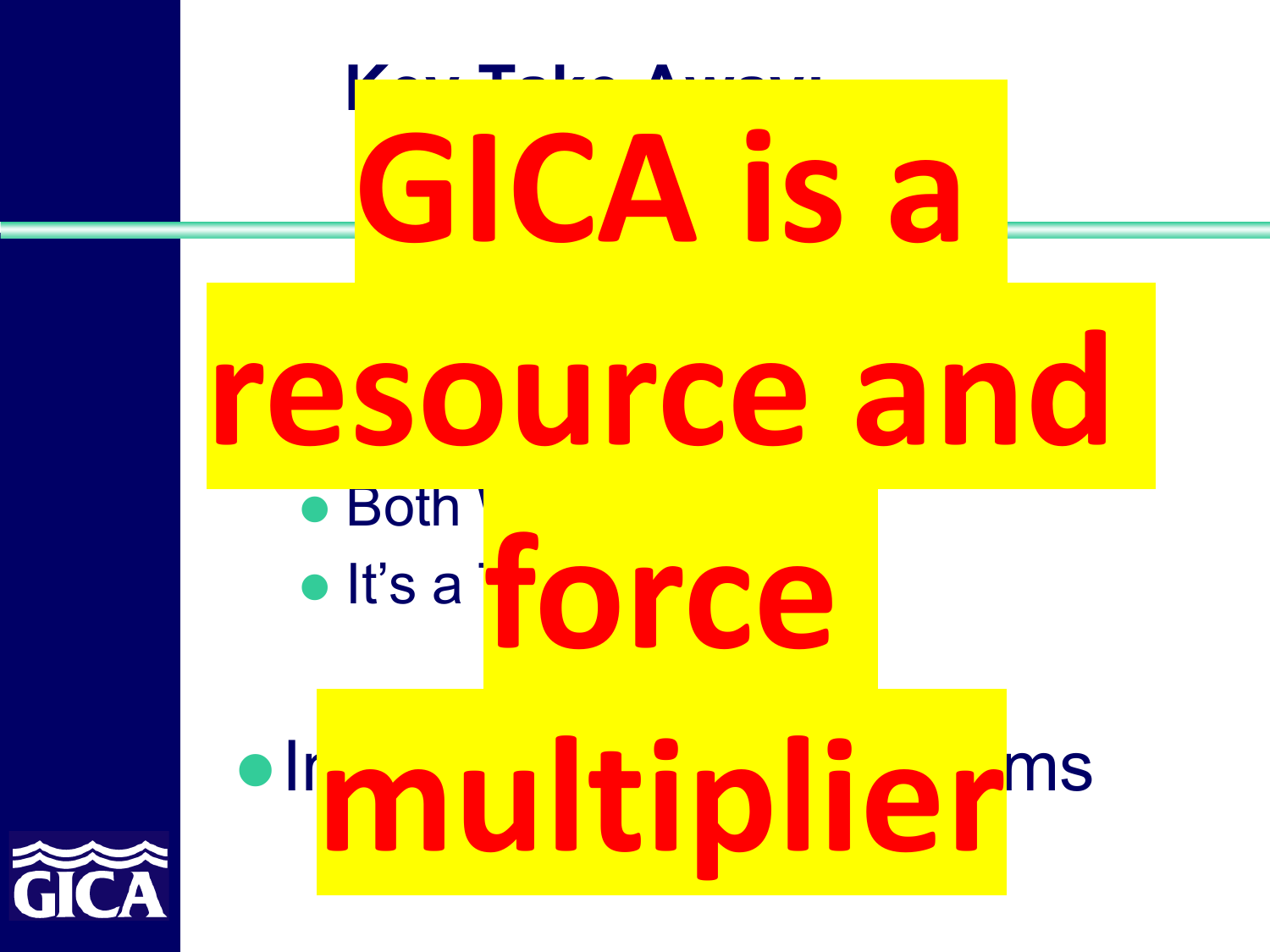## **Conference Calls**

- Pre and Post Storm calls
- Port Coordination Teams
	- ◆ COTP led
	- ◆ Safely / Efficiently Securing Traffic
	- ◆ And resuming Traffic Post-storm
- Waterways Restoration
	- ◆ USACE led
	- Prepare for, and Conduct Waterways Restoration
	- Review Pre and Post Storm Actions



Calls are typically closely coordinated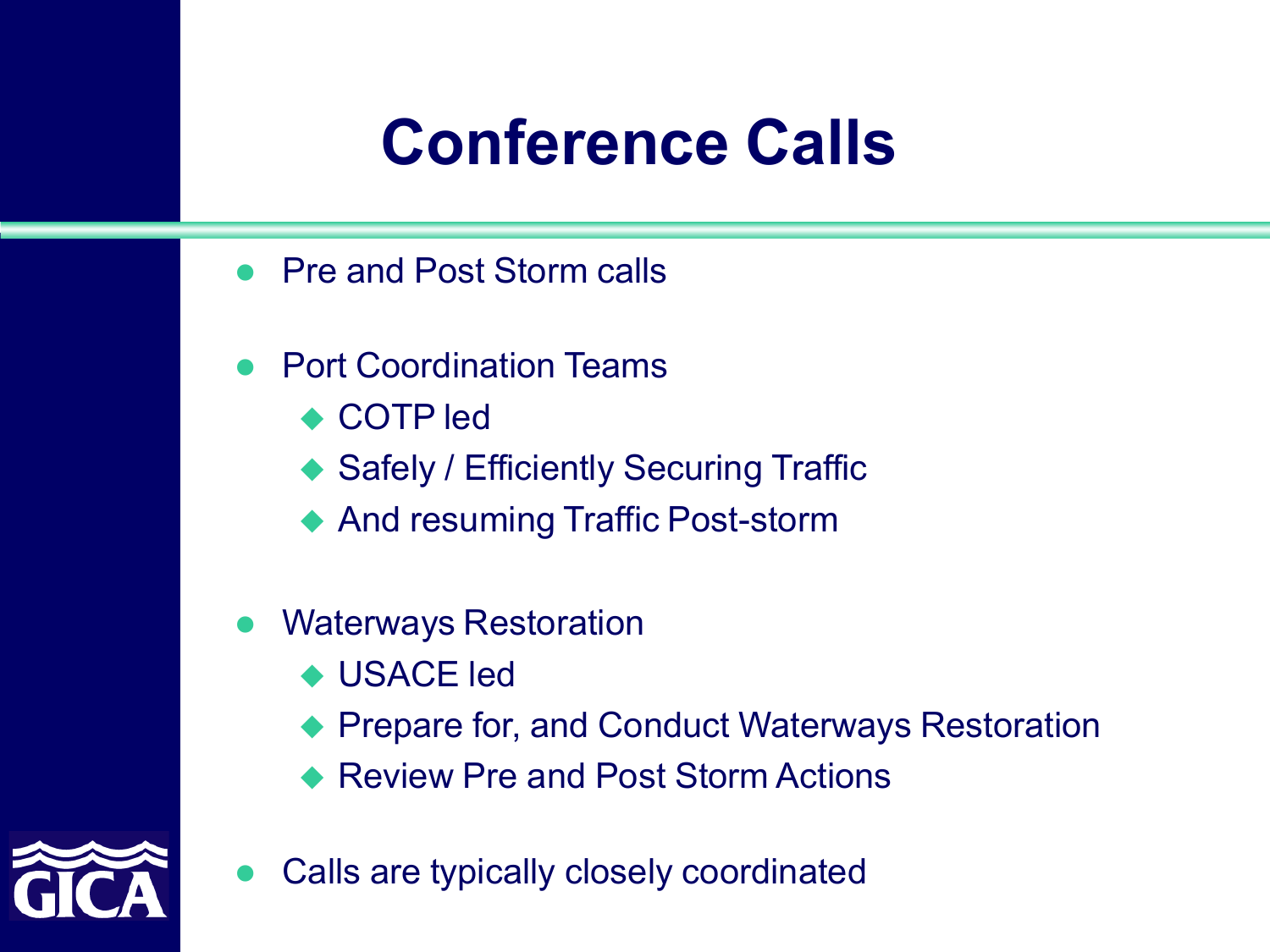## **Pre and Post Storm Actions**

#### Pre

- Waterway Impacts/Closures
- Flood Control Status
- ◆ Locks Bridges
- Send timely & accurate information critical for op planning
- Post
	- ◆ Waterway Assessments
	- ◆ Logistics
	- Channel Clearing / Salvage / Bridge & Lock ops
	- ◆ Send timely & accurate information critical for op planning

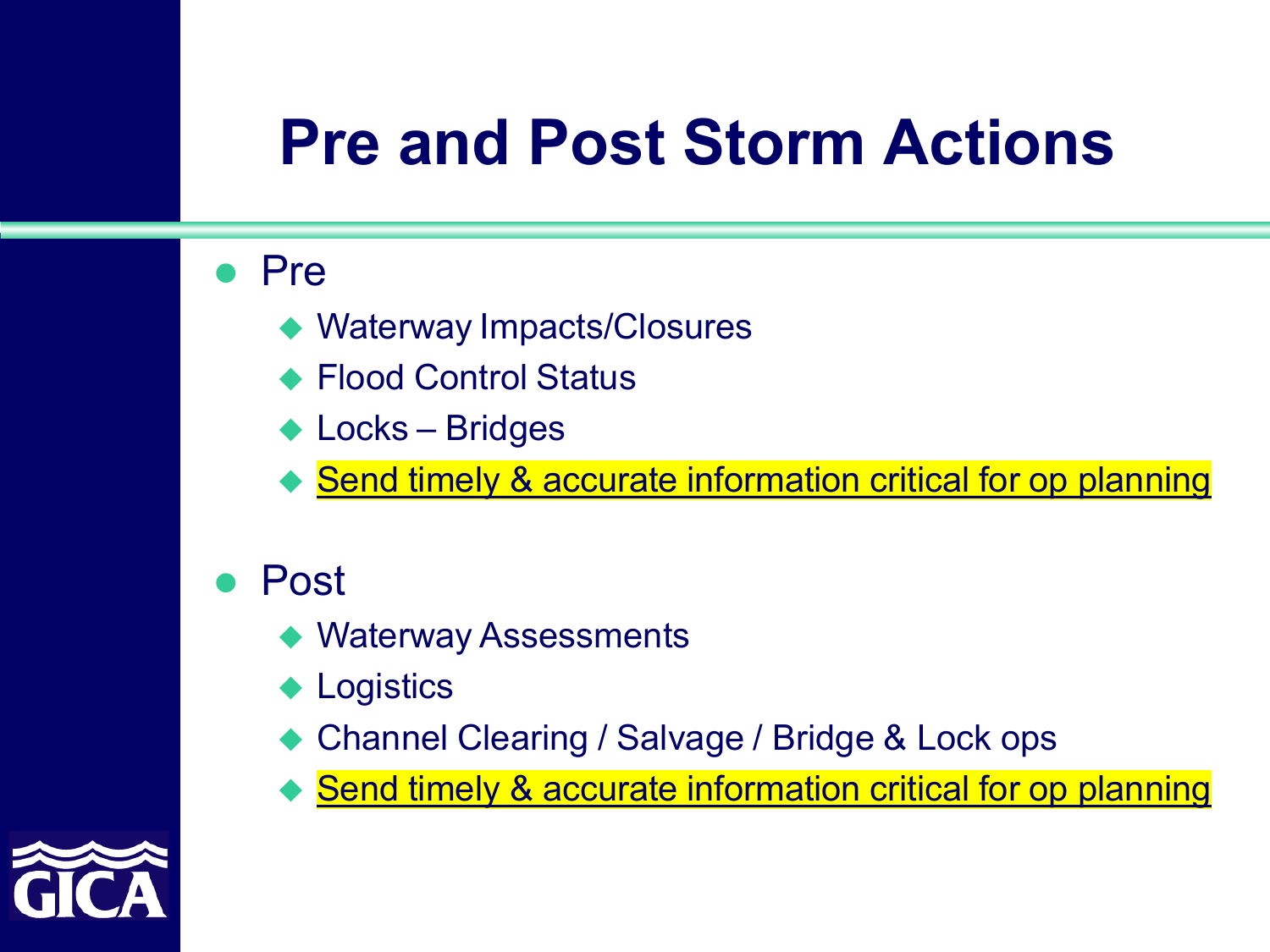## **GICA NAV ALERTS**



**GICA notified by USCG MSU Port Arthur that the** channel in the vicinity of GIWW MM 284 WHL has been REOPENED to routine vessel traffic.

+++Original GICA NAV ALERT issued earlier on 18 May 22 copied below for reference.+++



GICA advised by USCG MSU Port Arthur that the GIWW in the vicinity of the Port of Port Arthur, approximately MM GIWW 284 WHL, is currently **CLOSED** to vessel traffic do to a large diesel spill in the water.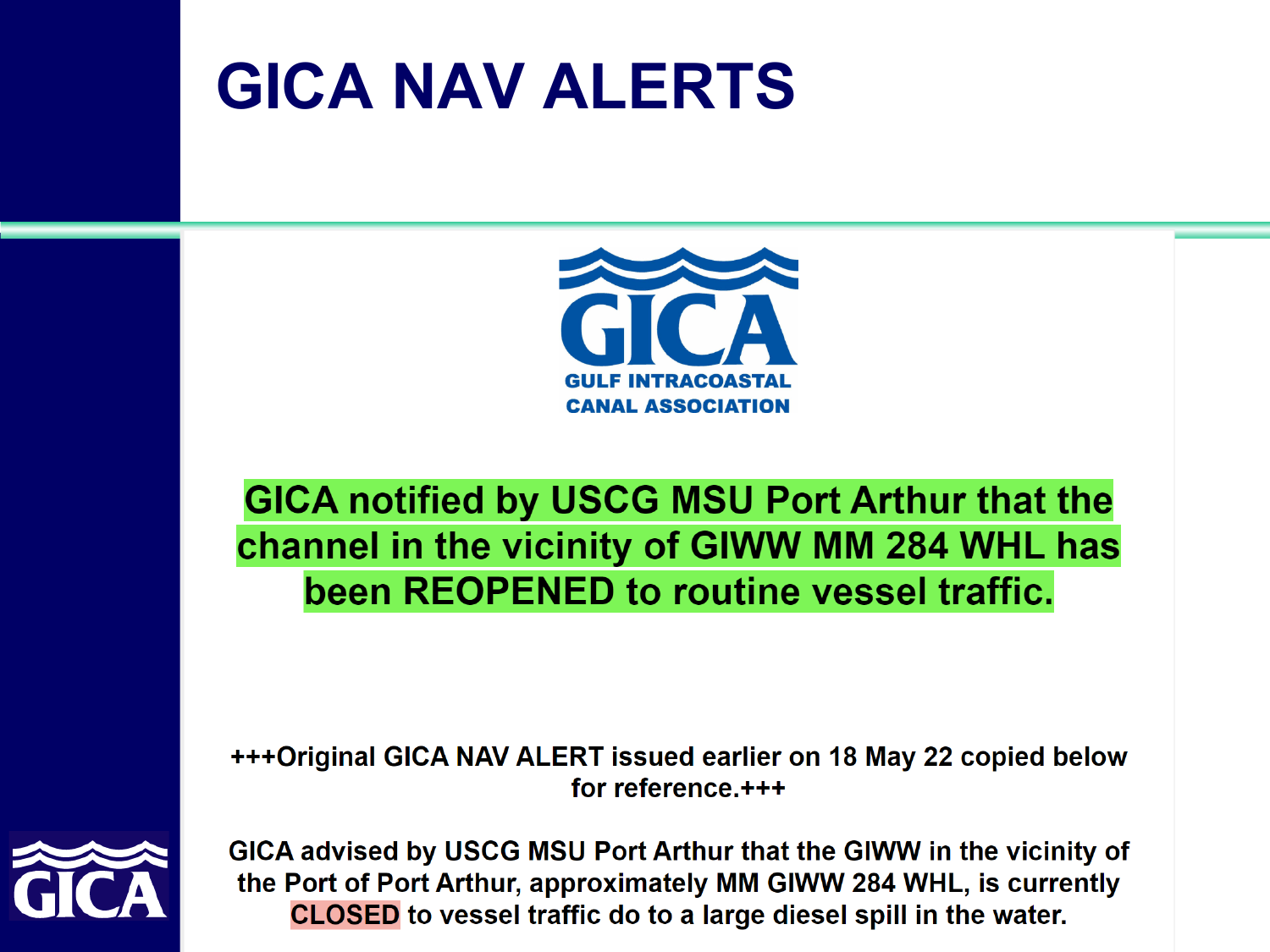



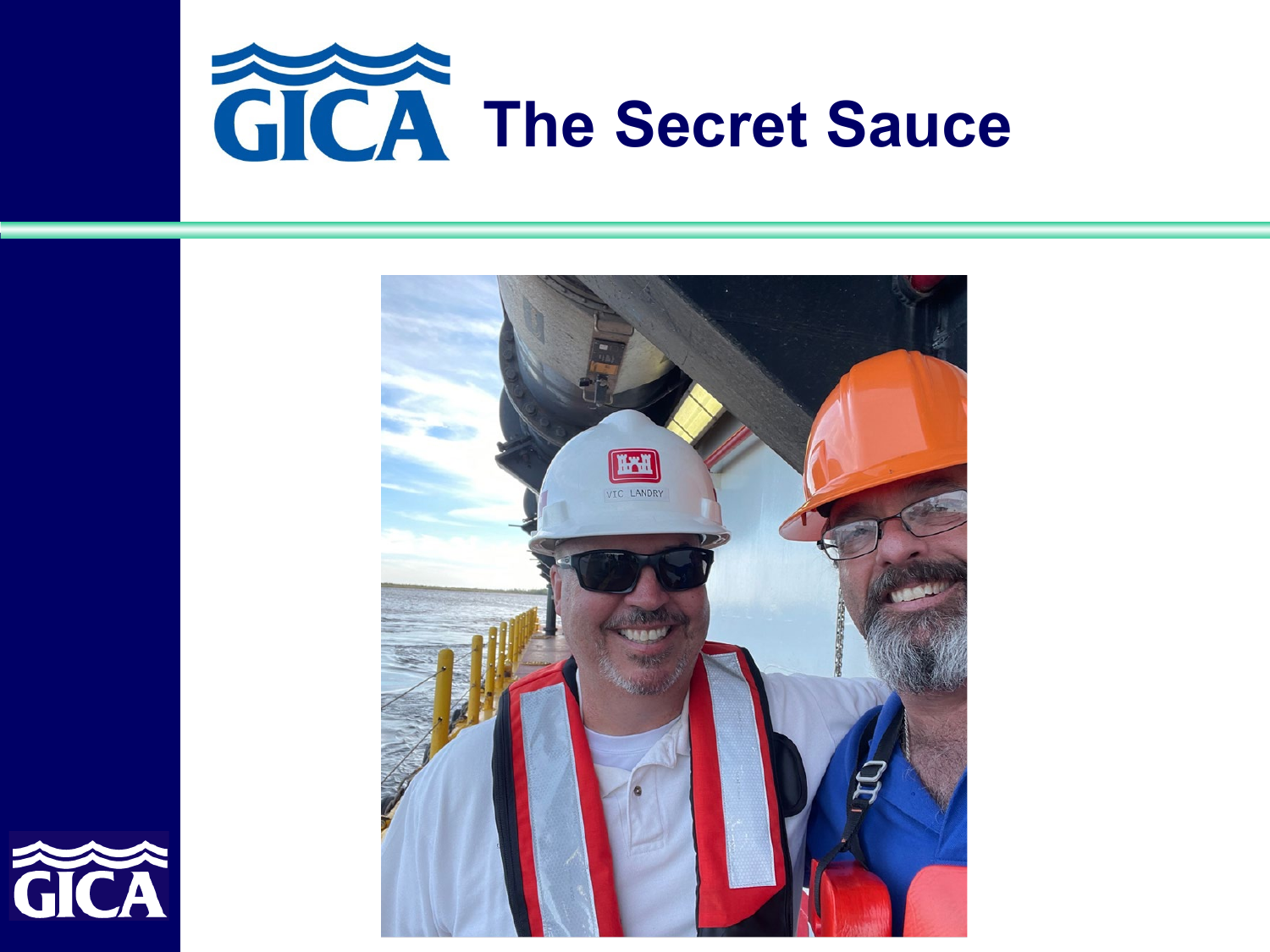# **INDUSTRY RESPONSE TEAMS**

- **Industry JHT members**
- **Lead – GICA President**
	- Incident Command Team
		- ◆ Primary and Secondary
	- Self Help Plan Team
	- Waterway Assessment Team
	- Logistics Support Center Team

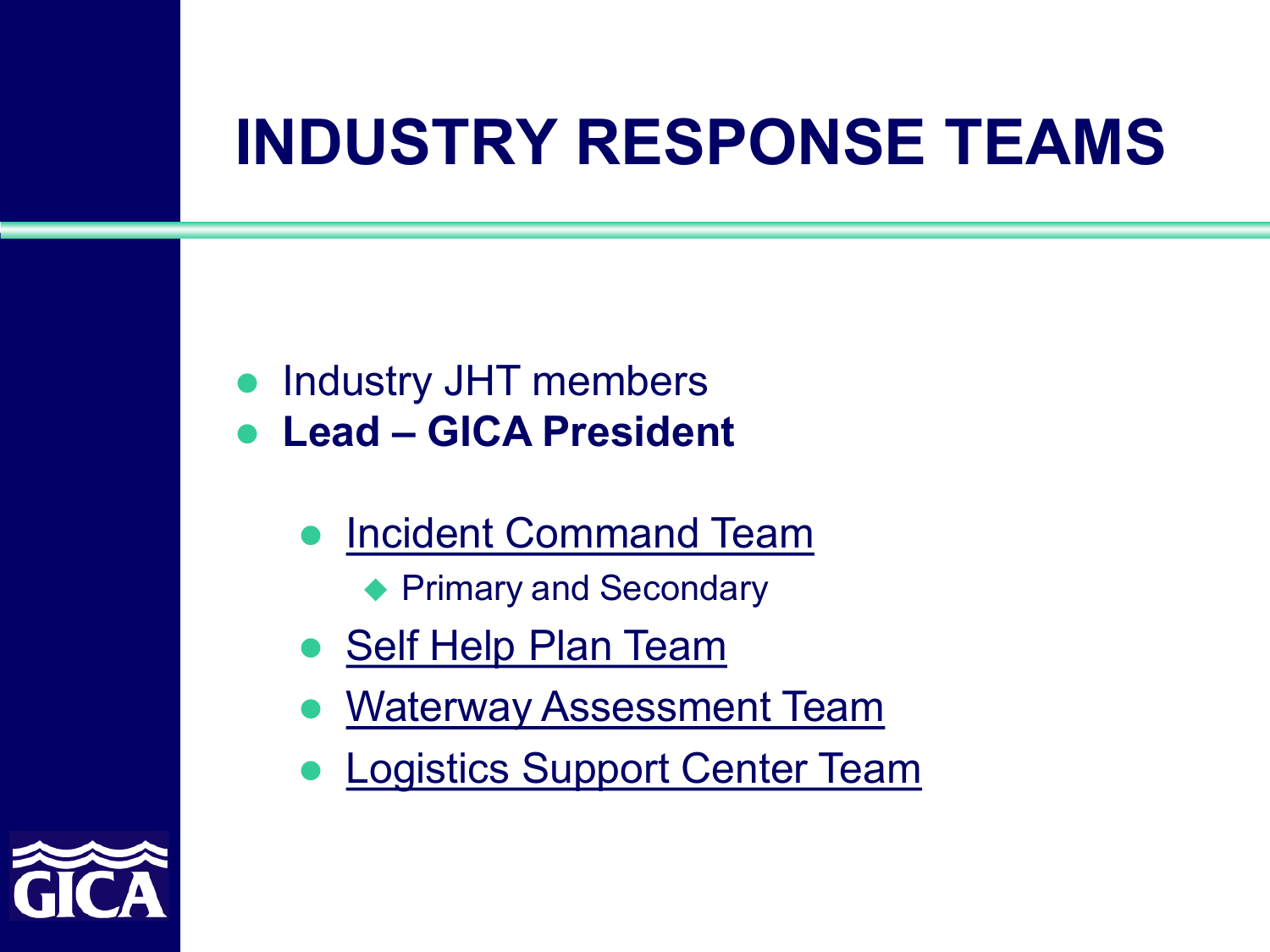# **Today's Meeting**

- Look Back at Last Year's Response to Gulf Coast Hurricanes – what worked, what needs work?
- Partners Outline Roles / Concerns
- Changes Over the Past Year?
	- ◆ Policy Changes
	- Process Changes
	- Physical Waterways Changes
	- People and Position Changes
- Recommended Protocol Changes



Goal – Smooth Protocol Implementation!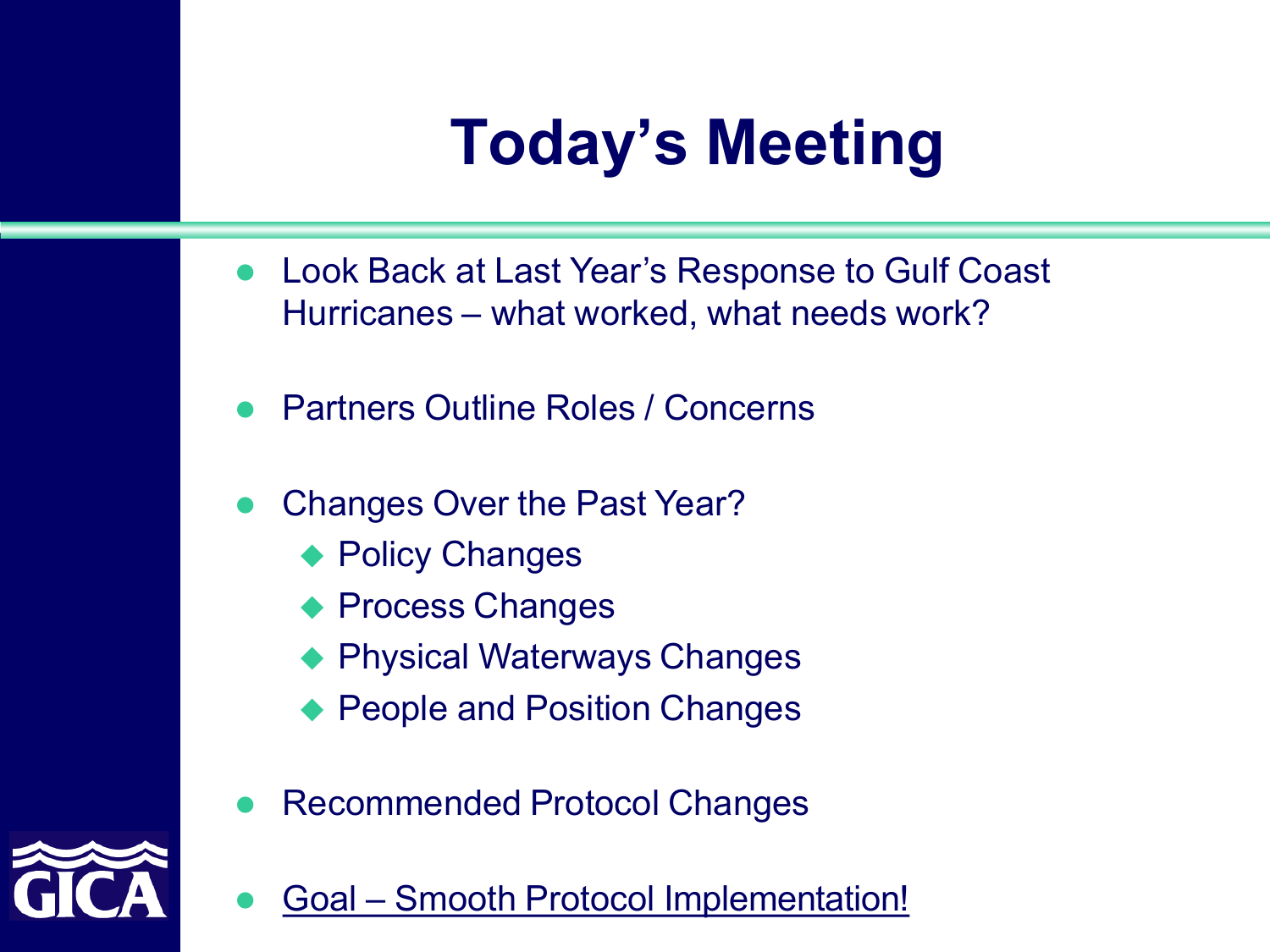

 **GICA: pdittman@gicaonline.com 985-302-6666**

### **Updated Protocol for 2022 will be published on GICA Website: [www.gicaonline.com](http://www.gicaonline.com/)**